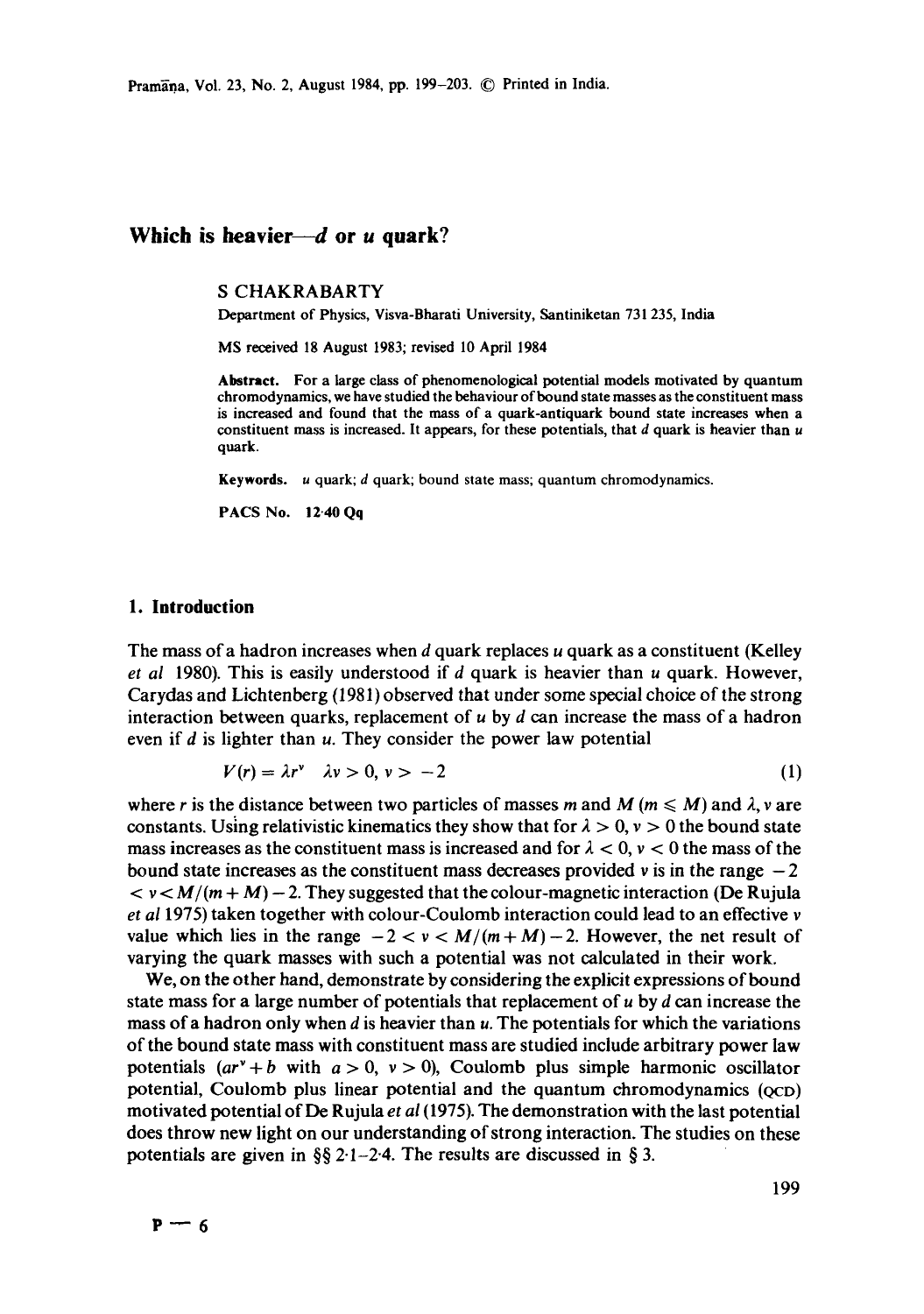#### **2. Theory**

#### *2.1 An arbitrary power law potential*

For an arbitrary power law potential

$$
V(r) = arv + b \qquad a > 0, v > 0
$$
 (2)

the semi-classical solutions of the Schrödinger equation for the  $n = 1$ ,  $l = 0$   $q\bar{q}$  states would give the bound state mass in the form (Barik and Jena 1980)

$$
W = 2m + C m^{-\nu/(\nu+2)} + b. \tag{3}
$$

In  $(3)$ , *m* is the quark mass,

with

$$
C = a^{2/(v+2)} [A(v)(3/4)]^{2v/(v+2)}
$$
  

$$
A(v) = 2(\pi)^{1/2} \Gamma(3/2 + 1/v) / \Gamma(1 + 1/v).
$$

$$
A(v) = 2(\pi)^{-1} [3/2 + 1/v)/1 (1 + 1/2]
$$

We find that *dW/dm* is positive provided

$$
C(v/(v+2))m^{-2(v+1)/(v+2)} < 2
$$
 (4)

Choosing the parameters a, v from the potential (Martin 1982)

$$
V = -8.064 + 6.87 r^{0.1}
$$
 (5)

it is found that for a meson composed of c and  $\bar{c}$  quarks ( $m = 1.32$  GeV), the magnitude of left side of inequality (4) comes out to be 0-27.

## 2.2 *Covariant coulomb plus harmonic oscillator potential*

The (mass)<sup>2</sup> spectrum for mesons and baryons with such a potential can be written as (Mitra 1979)

$$
M_{q\bar{q}}^2 = \Omega_M \left[ 2n + \left\{ (k+1)^2 - (16/3) \alpha_s (m_v^2) \pi^{-1} \right\}^{1/2} + 1 \right] + C_M \tag{6}
$$

and

$$
M_{qqq}^2 = \Omega_B \left[ 2N + \left\{ (K+3)^2 - 24 \alpha_s (m_v^2) \pi^{-1} \right\}^{1/2} + 1 \right] + C_B \tag{7}
$$

respectively. Here  $\Omega_M(\Omega_B)$  is the spring constant for meson (baryon),  $n(N)$  is radial (super radial) quantum number for the  $q\bar{q}(qqq)$  spectra and  $k(K)$  is the global angular momentum in four (eight) dimensions respectively. Here  $\alpha_s(m_\nu^2)$  is the strong coupling constant.  $C_M$  and  $C_B$  are constants having no explicit dependence on quark masses. The bound state mass increases with constituent mass provided the conditions satisfied for mesons and baryons are

$$
(\mathrm{d}\Omega_M/\mathrm{d}m)\big[2n+\{(k+1)^2-(16/3)\alpha_s(m_v^2)\pi^{-1}\}^{1/2}+1\big]>0\tag{8}
$$

and

$$
(\mathrm{d}\Omega_B/\mathrm{d}m)[2N + \{(K+3)^2 - 24\alpha_s(m_v^2)\pi^{-1}\}^{1/2} + 1] > 0 \tag{9}
$$

respectively. Since (6) and (7) are derived using the formalism of Feynman *et al* (1971),  $d\Omega_{M}/dm$  and  $d\Omega_{R}/dm$  are greater than zero. The conditions (8) and (9) are thus satisfied.

#### 2.3 *Linear plus coulomb potential*

For the potential given by

$$
V(r) = \alpha r - \beta/r \qquad \alpha, \beta \geq 0^+, \tag{10}
$$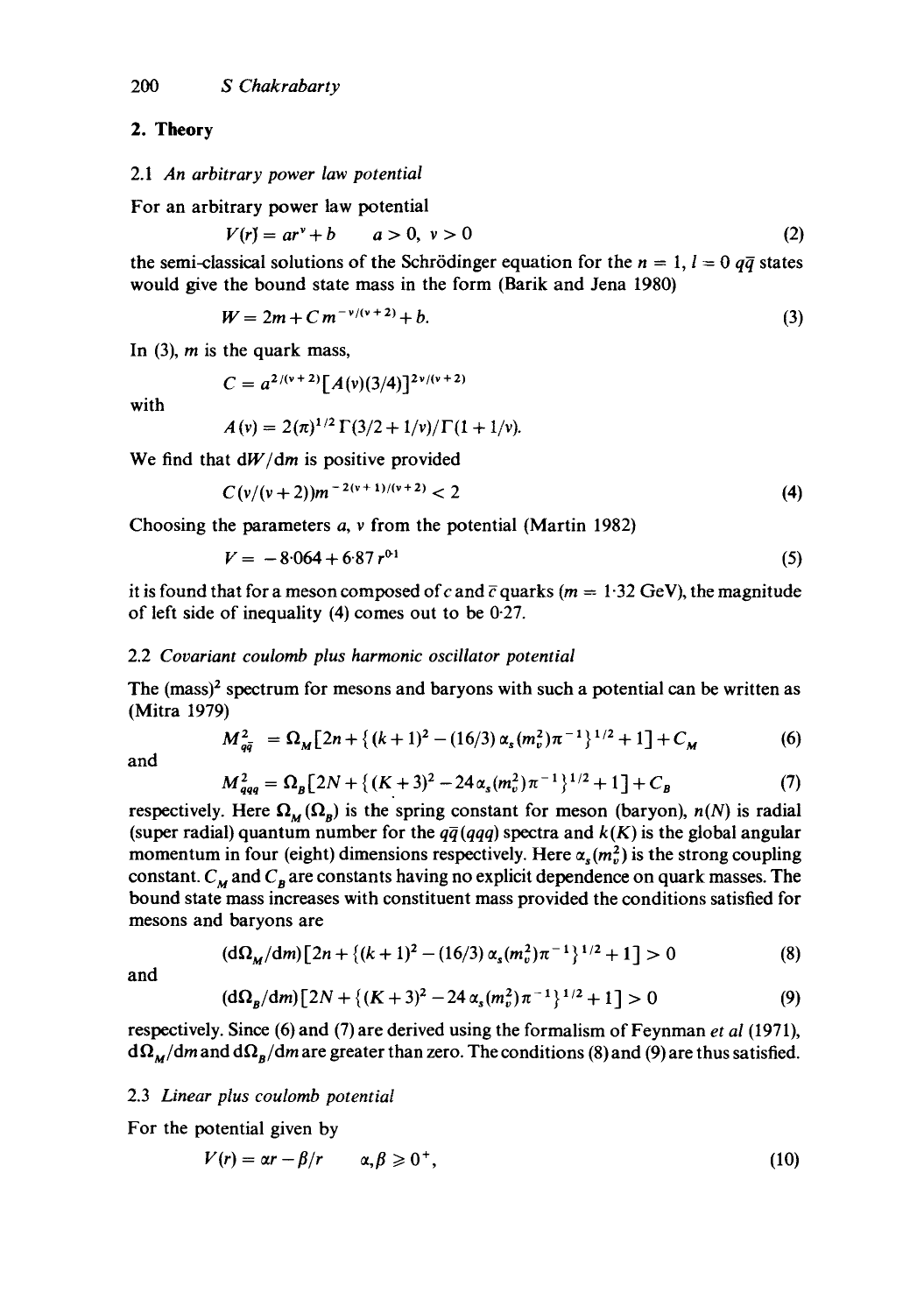the bound state mass of quark and its antiquark may be written (Seetharaman *et al*  1983) as

$$
W = 2m + \frac{3(n_r + 1/2)\pi 2^{-1/4} (m/2)^{-1/4} \alpha^{1/2}}{gcK(k) + g(a-c)E(k)}
$$
  

$$
- \frac{2^{3/2} \beta K(k) (m/2)^{1/2}}{cK(k) + (a-c)E(k)} + \frac{3L^2 K(k)}{c^2 K(k) + (a-c)c E(k)}
$$
  

$$
- \frac{3L^2 (1/c - 1/b) \Pi(\alpha'^2, k)}{cK(k) + (a-c)E(k)},
$$
(11)

where  $m$  stands for the quark mass and  $K$ ,  $E$ ,  $\Pi$  *are* are complete elliptic integrals of the first, second and third kinds respectively. The quantities  $a, b, c$  are given by the roots of the equation

and

$$
L2 = (l + 1/2)2, k2 = (a - b)/(a - c), \alpha'2 = ck2/b, g = 2/(a - c)1/2.
$$

It is easy to find that the bound state mass increases with the constituent mass if

 $r^3 - w^2r^2 - p^2r + \frac{(1+1/2)^2}{r^2} = 0$  $\alpha$  a 2m $\alpha$ 

$$
\frac{3 \times 2^{-13/4} (\alpha^{1/2}/g) (n_r+1/2) \pi (m/2)^{-5/4} + (1/2)^{1/2} \beta K(k) (m/2)^{-1/2}}{c K(k) + (a-c) E(k)} < 2. \tag{12}
$$

An approximate choice such as  $\alpha = 0.20$ ,  $\beta = 0.66$  and  $m_c = 1.32$  GeV gives the mass of  $1<sup>3</sup>S<sub>1</sub>$  *c* $\bar{c}$  state *J/* $\psi$  equal to 3.481 GeV. With these parameters the left side of (12) comes out to be 0-229.

## 2.4 The *model of De Rujula et al*

The paper of De Rujula *et al* (1975) attempts to interpret the nonrelativistic quark model within the framework of quark dynamics described by QCD. Their model assumes a nonrelativistic SU(6) model, long-range flavour and spin-independent confining forces, SU (3) breaking *via* quark masses only and asymptotic freedom for the quark-gluon interactions to motivate a short-range, spin and flavor dependent force arising from the nonrelativistic reduction of one gluon exchange between quarks. Assuming nonrelativistic quark dynamics, the interaction between quarks 1 and 2 is the Breit interaction (Berestetskii *et al* 1971) given by

$$
S_{12} = \frac{1}{r} - \frac{1}{2m_1m_2} \left[ \frac{\mathbf{p}_1 \cdot \mathbf{p}_2}{r} + \frac{\mathbf{r} \cdot (\mathbf{r} \cdot \mathbf{p}_1) \mathbf{p}_2}{r^3} \right]
$$
  
\n
$$
- \frac{\pi}{2} \delta^3(r) \left( \frac{1}{m_1^2} + \frac{1}{m_2^2} \right)
$$
  
\n
$$
- \frac{1}{m_1m_2} \left[ \frac{8\pi}{3} \mathbf{s}_1 \cdot \mathbf{s}_2 \delta^3(\mathbf{r}) + \frac{1}{r^3} \left\{ 3(\mathbf{s}_1 \cdot \hat{r})(\mathbf{s}_2 \cdot \hat{r}) - \mathbf{s}_1 \cdot \mathbf{s}_2 \right\} \right]
$$
  
\n
$$
- \frac{1}{2r^3} \left[ \frac{1}{2m_1^2} \mathbf{r} \times \mathbf{p}_1 \cdot \mathbf{s}_1 - \frac{1}{2m_2^2} \mathbf{r} \times \mathbf{p}_2 \cdot \mathbf{s}_2 \right]
$$
  
\n
$$
+ \frac{1}{m_1m_2} \left\{ 2\mathbf{r} \times \mathbf{p}_1 \cdot \mathbf{s}_1 - 2\mathbf{r} \times \mathbf{p}_2 \cdot \mathbf{s}_1 \right\} \right] + \dots
$$
(13)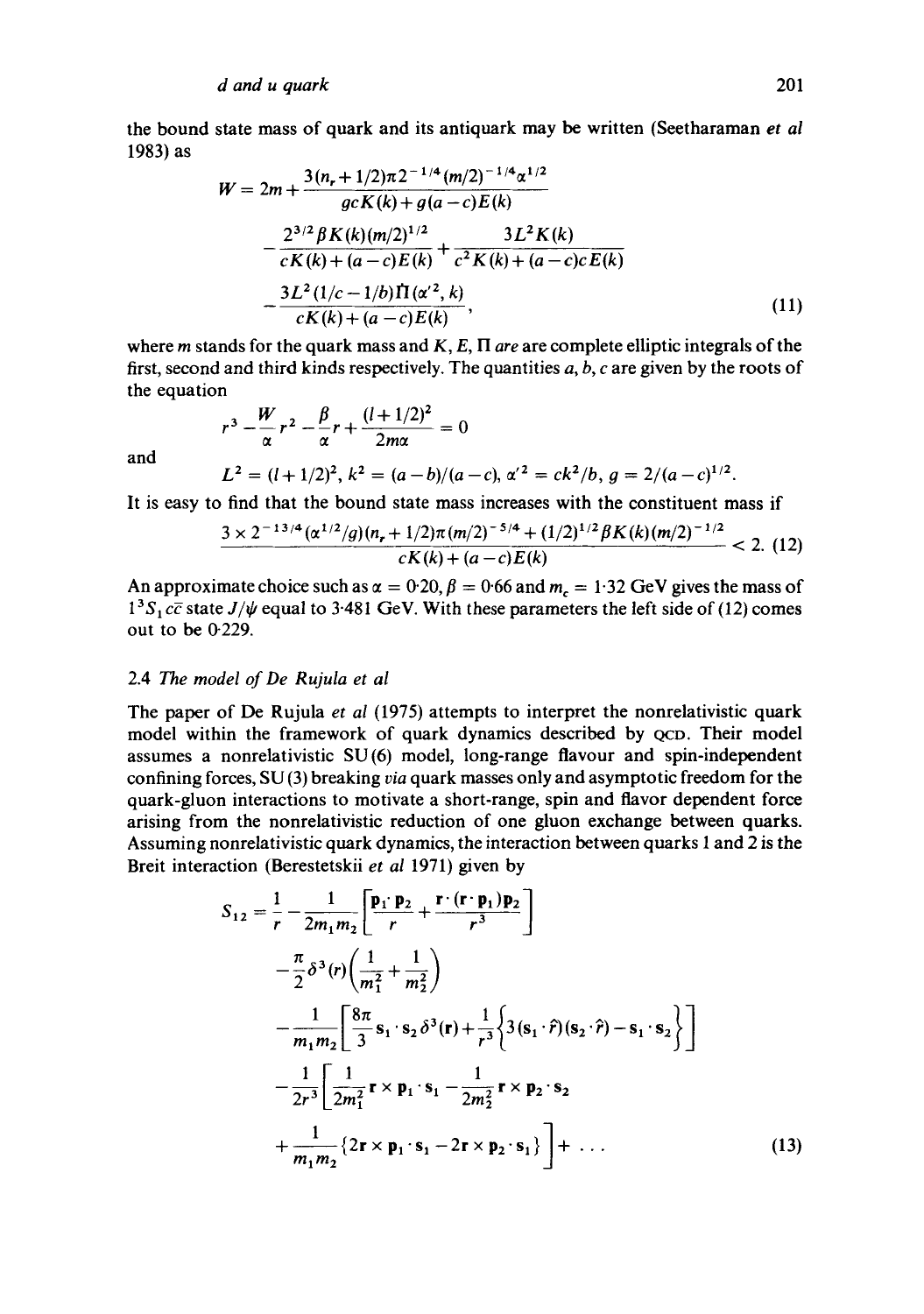Here... denotes neglected relativistic corrections.

For a  $q\bar{q}$  system 1<sup>1</sup> S<sub>0</sub> state, the spin-orbit and tensor interactions vanish and  $s_1 \cdot s_2 =$  $-3/4$ . In the centre of mass frame where  $p_1 = -p_2 \equiv p$ ,  $S_{12}$  may be written as

$$
S_{12} = \frac{1}{r} + \frac{1}{2m^2} \left[ \frac{\mathbf{p}^2}{r} + \frac{\mathbf{r} \cdot (\mathbf{r} \cdot \mathbf{p}) \mathbf{p}}{r^3} \right] + \frac{\pi}{m^3} \delta^3(r). \tag{14}
$$

At short distances, colour-Coulomb interaction is considered to be dominant and the colour-confining term may be neglected. Using  $S_{12}$  given in (14), the bound state mass of  $1^1S_0q\bar{q}$  state calculated perturbatively (by the method of determination of fine structure of para-positronium) is given by

$$
W = 2m - \frac{4m\alpha_s^2}{9n^2} + \left(\frac{4\alpha_s}{3}\right)^4 \frac{m}{4n^3} \left[\frac{1}{2n} - \frac{3}{2}\right].
$$
 (15)

The bound state mass increases with the constituent mass if

$$
\frac{4\alpha_s^2}{9n^2} - \left(\frac{4\alpha_s}{3}\right)^4 \frac{1}{4n^3} \left[\frac{1}{2n} - \frac{3}{2}\right] < 2. \tag{16}
$$

For the  $1^1S_0c\bar{c}$  bound state  $\eta_c(\alpha_s = 0.2, n = 1)$ , the left side of (16) comes out to be  $1.78 \times 10^{-2}$ , thus satisfying the condition  $dW/dm > 0$  in this case too. At long distances the effective value of v is probably greater than zero, otherwise there would not be quark confinement. If quarks are confined within hadrons, the condition  $\frac{dW}{dm} > 0$ and the conclusion that  $d$  quark is heavier than  $u$  quark is going to remain unchanged at long distances too.

## **3. Results and discussions**

It is clear from our analysis with some QCD motivated potentials that the bound state mass increases as a constituent mass is increased. This behaviour of bound state mass is also expected according to the result obtained by Carydas and Lichtenberg (1981) for all the potentials considered here except the one given by (13). For this potential, the expectation of Carydas and Lichtenberg (1981) was opposite to what we obtained.

Again, the masses of  $u$  and  $d$  quarks being in question, it is logical to consider systems not containing any of these quarks. Hence we have taken parameters from  $c\bar{c}$ spectroscopy. The analysis of Carydas *et al* (1981) is valid for  $m \le M$ . We have chosen  $m = M$  for simplicity.

The statement that  $d$  quark is heavier than  $u$  quark is model-dependent. However, certain QCD motivated potentials lay support in favour of a  $d$  which is heavier than  $u$ . If  $t$ exists, the empirical rule, that charge  $2/3$  member is more massive than the charge  $-1/3$ member, satisfied by the doublets  $(c, s)$ ,  $(t, b)$  is violated by the doublet  $(u, d)$ .

#### **Acknowledgement**

The author thanks Dr B K Talukdar for a critical reading of the manuscript.